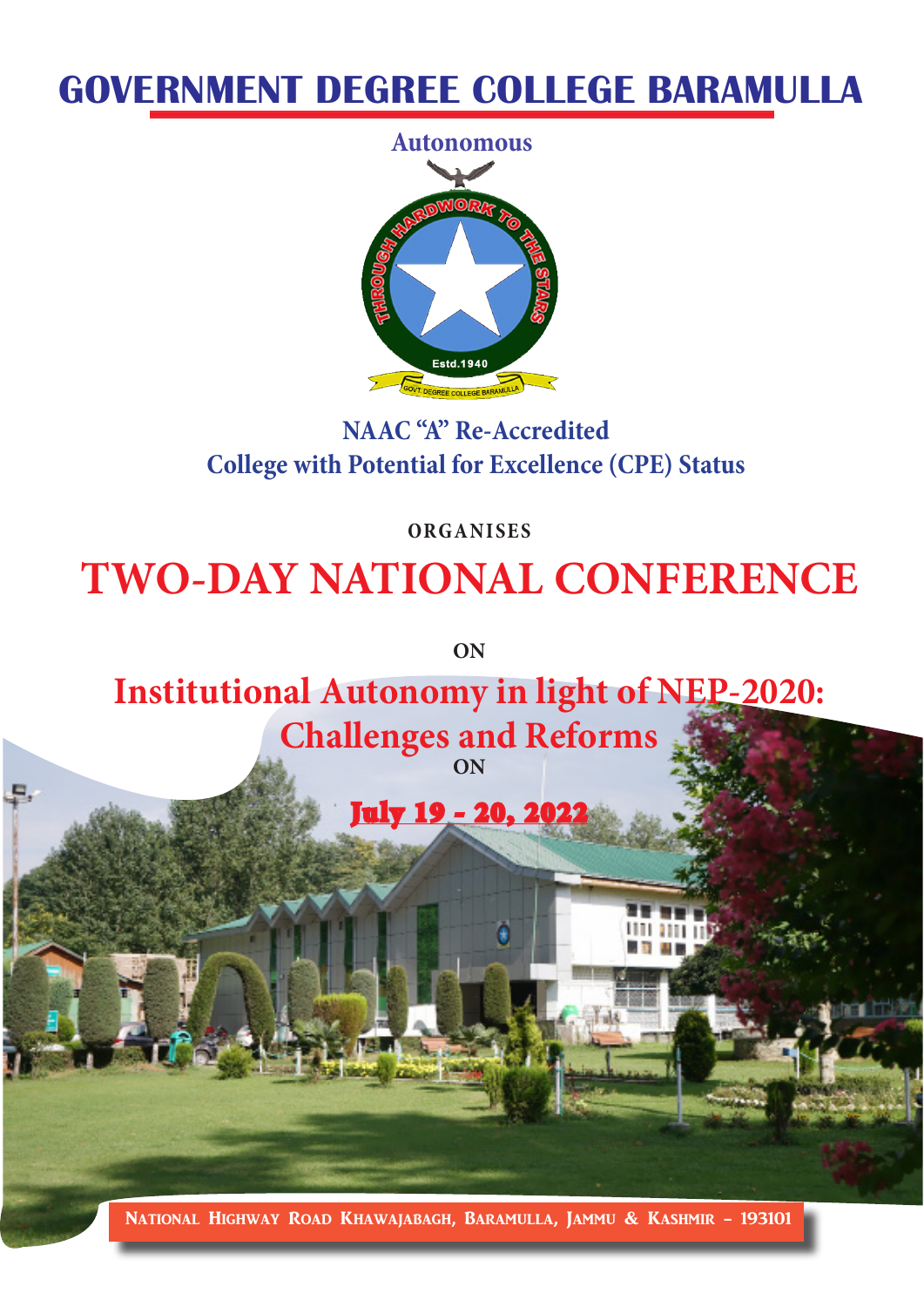# ABOUT THE COLLEGE

Government Degree College, Baramulla-a premier institute of learning is situated at a distance of 51 Km towards north-west from the summer capital of Srinagar The college with a potential for Excellence status has been imparting education for the past six decades. Over the years the college has produced eminent stalwarts of eminence who have been contributing towards upliftment of the society in various spheres.

Government College Baramulla attributes much of its success to the rich cultural heritage of Baramulla.The high literacy rate in the town, its multi-ethnic character, tolerance and inter-community brotherhood has had its impact on the healthy growth of this institution. The college offers Bachelors and post graduate general courses in various disciplines of science, Arts, Humanities and Commerce.

Add-on-courses and Entrepreneurship oriented skill courses are available to the bonafide students in various disciplines. A state of art smart library is a unique feature of the college. Hostel accommodation is available to off-station male and female students. The college is connected to EDUSAT on the national beam maintained by ISRO as well as state EDUSAT. Sports is blended with education for overall development of the students.

Recently the college has achieved another major landmark and was granted autonomy by the UGC on 26th May, 2022. At present the college is geared up to shift to the autonomous mode.

# **IANEPCR-2022**

# ABOUT THE CONFERENCE

In the present era of educational complexities wherein there is a miniscule scope for practical learning, research, creative thinking, skill and innovation, there is a need to revolutionise the education system with multi-dimensional reforms. In order to achieve these quality reforms, NEP-2020 aims for academic excellence and expansion with institutional autonomy as the prime objective. This objective is targeted to be achieved by the year 2040.

Attaining and sustaining the autonomy is a big challenge. Addressing the limitations of enrolment, quality, poor infrastructure, supporting facilities, inadequate research and poor governance structure add to the complexity of this situation. Revamping the system from an affiliated nature to autonomous blended with the objectives of NEP-2020 needs a clear vision and a strategic roadmap. In this backdrop, our college which has recently attained autonomy has taken up the responsibility of addressing these complexities as well as limitations and devise a roadmap for successful sustenance of institutional autonomy in view of the associated problems in the present scenario. Therefore, an effort has been made to provide a platform to discuss these complexities, deliberate on issues, devise a practical approach to attain this goal of NEP-2020. This conference shall be interface for academicians, administrators, policy makers, researchers and students to deliver their responsible role as the major stakeholders of this reform.

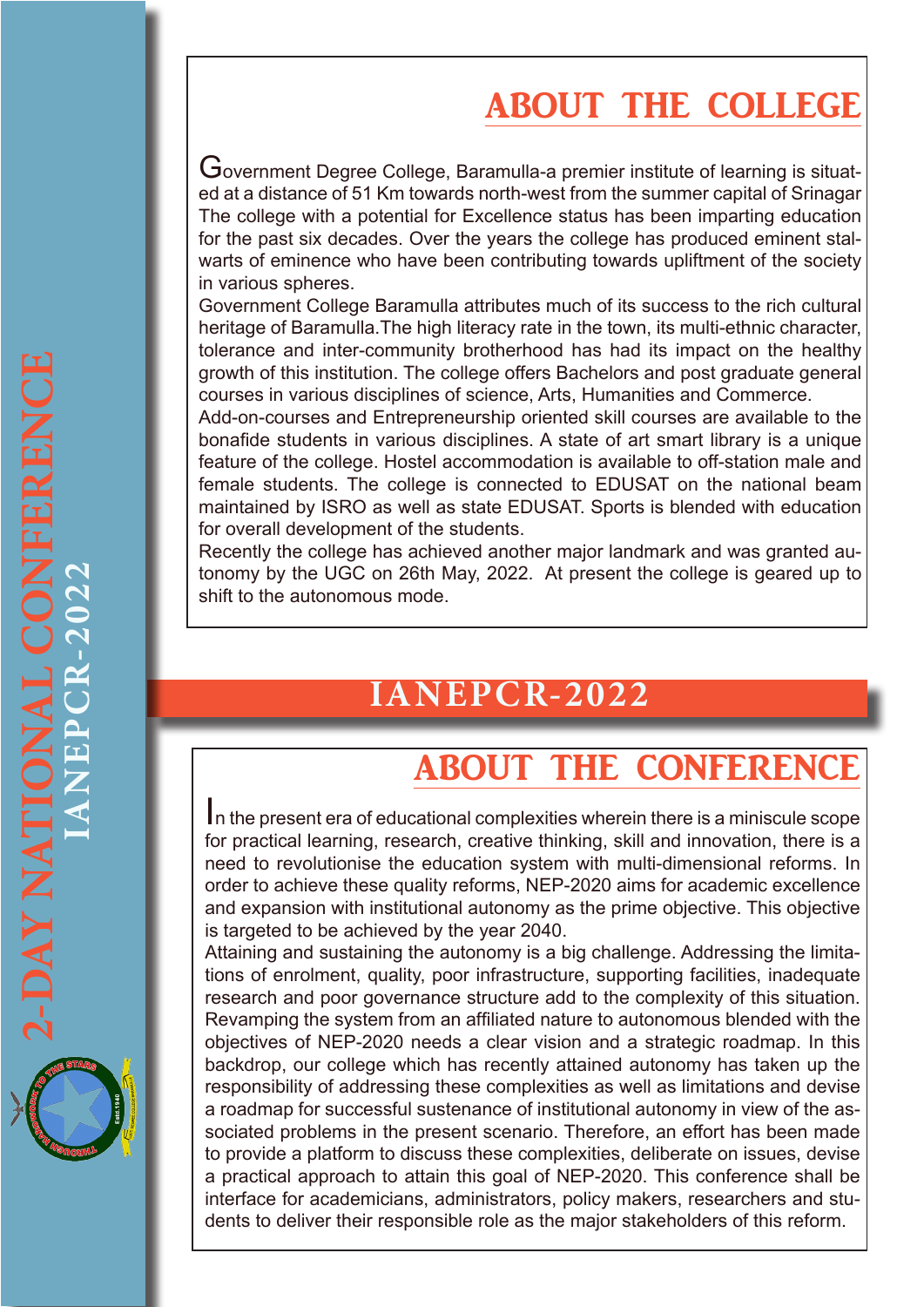### CHIEF PATRON

 Mr. Rohit Kansal Principal Secretary, J&K Higher Education Department

### PATRON

Prof. (Dr)Yasmeen Ashai Director Colleges, J&K Higher Education Department

### ASSOCIATE PATRON

Prof. (Dr.) Khursheed Ahmad Khan Nodal Principal, Kashmir Division Colleges

### **DIRECTOR**

 Prof. (Dr) Mohammad Farooq Rather Principal, Govt. Degree College Baramulla

# **IANEPCR-2022**

# THEMES

### **1. Administration**

- • Financial Autonomy
- • Managerial Autonomy
- • Organisational Autonomy
- Placement Autonomy

## **3. Admission & Examination**

- Admission process reforms
- • Examination pattern reforms
- **Evaluation reforms**
- Grading system & Award of degrees

### **2. Academic Freedom**

- Curriculum Design
- • Multidisciplinarity
- Skill and Vocational Education
- **Research orientation**
- Teaching-Learning Reforms

## **4. Autonomy and Excellence**

- Policy reforms
- Collaborations & Exchange programs
- Institute-Industry Interface & job markets
- Research, Innovation and Incubation
- Apprenticeship, Internship & Entrepreneurship